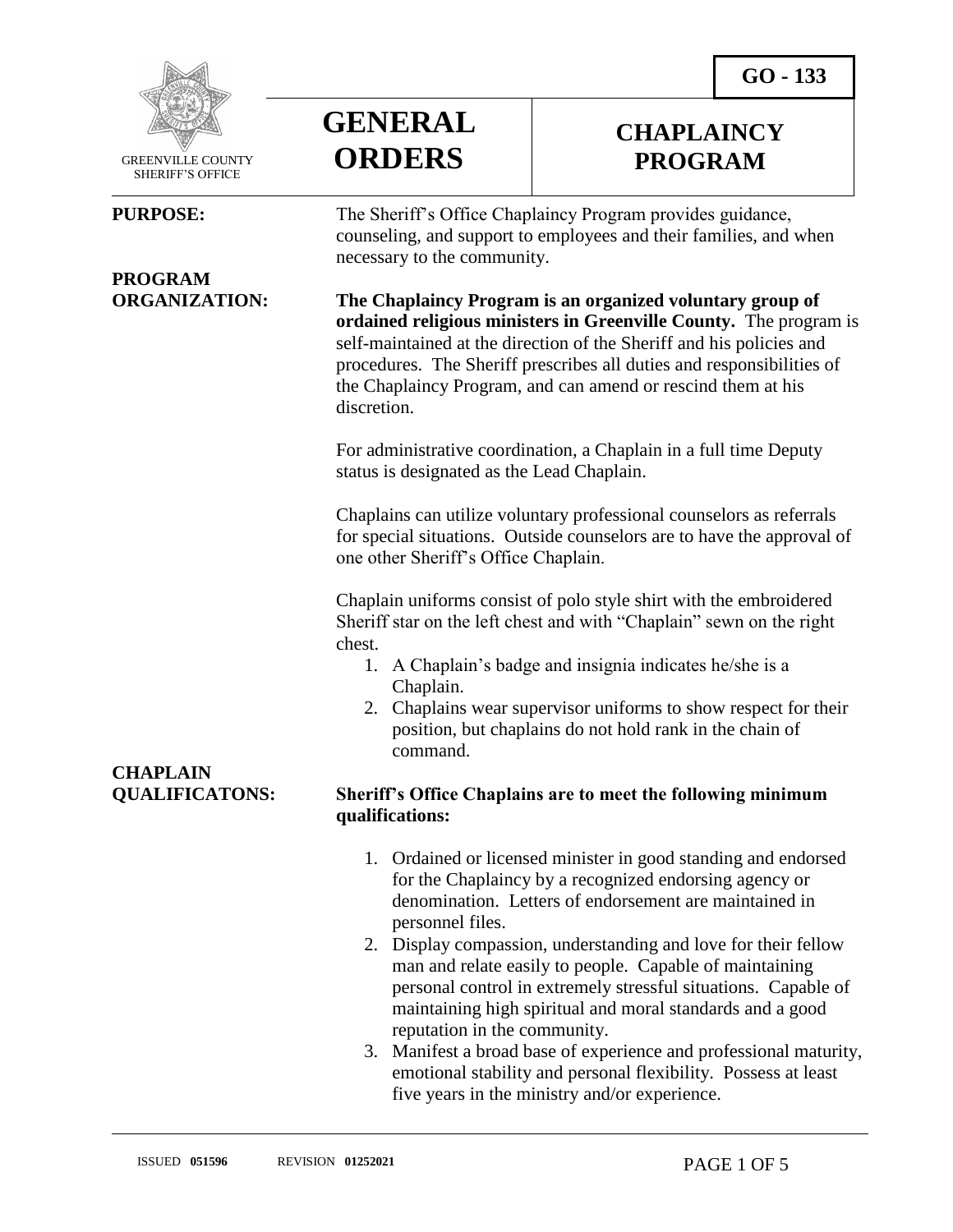| <b>CHAPLAINCY</b><br><b>TRAINING:</b><br><b>DUTIES AND</b><br><b>RESPONSIBILITIES:</b> | Education and experience should include a wide range of<br>counseling and crisis intervention.<br>4. Be tactful and considerate in the approach of all people<br>regardless of race, creed, or religion.<br>5. Demonstrate the ability to be a positive force in the<br>maintenance of morale throughout the Sheriff's Office.<br>6. Indicate a willingness to be involved in training to enhance<br>their efficiency in meeting and dealing with people in crisis.<br>Familiarity with community medical, psychiatric, social<br>services and other resources in the local area.<br>7. Be willing and available to respond to any and all situations<br>where their presence as a Chaplain is indicated.<br>8. Possess a valid and current driver's license and, as<br>appropriate, a current certificate on file.<br>9. No criminal convictions, nor offenses involving moral<br>turpitude, minor traffic violations excluded.<br>Chaplains qualify for training opportunities and professional<br>development through the International Conference of Police<br>Chaplains.<br>Technical qualifications may be waived when an individual possesses<br>certain skills, knowledge, and abilities, or has other expertise valuable<br>to the Sheriff's Office through the Chaplaincy Program.<br>A chaplain's duty is to assist all Sheriff's Office personnel, to the<br>extent reasonably possible, with any matters regarding guidance,<br>counseling and support. |
|----------------------------------------------------------------------------------------|----------------------------------------------------------------------------------------------------------------------------------------------------------------------------------------------------------------------------------------------------------------------------------------------------------------------------------------------------------------------------------------------------------------------------------------------------------------------------------------------------------------------------------------------------------------------------------------------------------------------------------------------------------------------------------------------------------------------------------------------------------------------------------------------------------------------------------------------------------------------------------------------------------------------------------------------------------------------------------------------------------------------------------------------------------------------------------------------------------------------------------------------------------------------------------------------------------------------------------------------------------------------------------------------------------------------------------------------------------------------------------------------------------------------------------------------------------------------|
|                                                                                        | A Chaplain is an assistant to the Sheriff's Office and is authorized to<br>visit the Law Enforcement Center and other offices of this agency.<br>Chaplains have access to all buildings and scenes where he or she<br>may be needed. Chaplains carry on their person identification issued<br>by the Sheriff's Office, which is to be clearly displayed at all times in<br>restricted areas or non-public office areas.                                                                                                                                                                                                                                                                                                                                                                                                                                                                                                                                                                                                                                                                                                                                                                                                                                                                                                                                                                                                                                              |
|                                                                                        | When functioning in an official capacity, Chaplains are to<br>properly identify themselves, be courteous, and conduct<br>themselves in a manner becoming their role and ministry. For this<br>purpose, Chaplains may converse in confidence with any member of<br>the Sheriff's Office whenever the need for such services arises.                                                                                                                                                                                                                                                                                                                                                                                                                                                                                                                                                                                                                                                                                                                                                                                                                                                                                                                                                                                                                                                                                                                                   |
|                                                                                        | Communications Specialists are to be familiar with services provided<br>by Chaplains.                                                                                                                                                                                                                                                                                                                                                                                                                                                                                                                                                                                                                                                                                                                                                                                                                                                                                                                                                                                                                                                                                                                                                                                                                                                                                                                                                                                |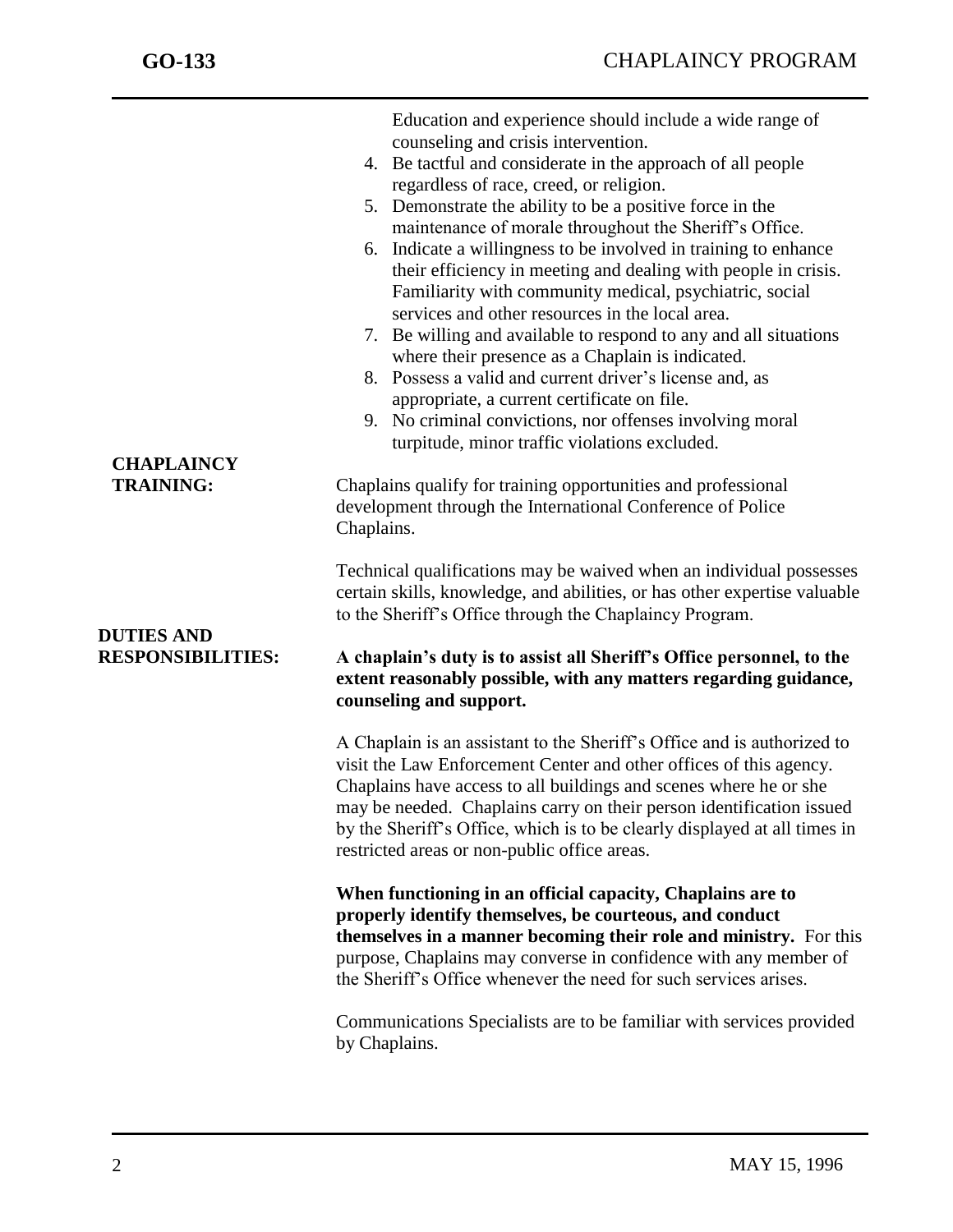j

As part of their official duties with the Sheriff's Office, Chaplains are expected to perform the following tasks and other such duties as requested of them by the Sheriff:

- 1. Assist in making notifications to families of employees receiving serious injury or upon death. If an employee is seriously injured or killed on duty, a Chaplain responds to the hospital emergency room on request, identifies himself to hospital staff and the hospital chaplain, and works with both, according to common ethical courtesies.
- 2. Visit sick and injured Sheriff's Office personnel at home or in the hospital.
- 3. Attend and as requested, participate in funerals of active, as well as retired members of the agency.
- 4. Be on call and/or present at any major demonstration or any public function requiring the presence of a large number of deputies.
- 5. Counsel personnel with personal problems.
- 6. Conduct memorial services.
- 7. Coordinate formal lectures on moral and ethical issues.
- 8. Participate in in-service training classes as appropriate.
- 9. Periodically attend roll calls, and accompany uniformed deputies on patrol.
- 10. Attend Sheriff's Office graduations, promotions, award ceremonies, dinners, social events, and offer invocations and benedictions.
- 11. Represent the office before official bodies at the Sheriff's direction, and contribute to public relations efforts.
- 12. Act as a liaison for the organization and development of spiritual organizations in the Sheriff's Office.
- 13. Write articles on his areas of responsibility or influence, as necessary.
- 14. Respond to all major disasters in the county, such as bombings, a collapse of a building, explosions, airplane disaster.
- 15. Notify, as soon as possible, the involved persons' ministers in case of death or serious injury.
- 16. Make proper referrals in unique cases requiring specialized attention.
- 17. Respond to and assist as needed with victims of serious trauma or their families, as requested by an investigating deputy, but not in conflict with other chaplains, such as at a medical facility, or victim/witness programs, or crisis response teams.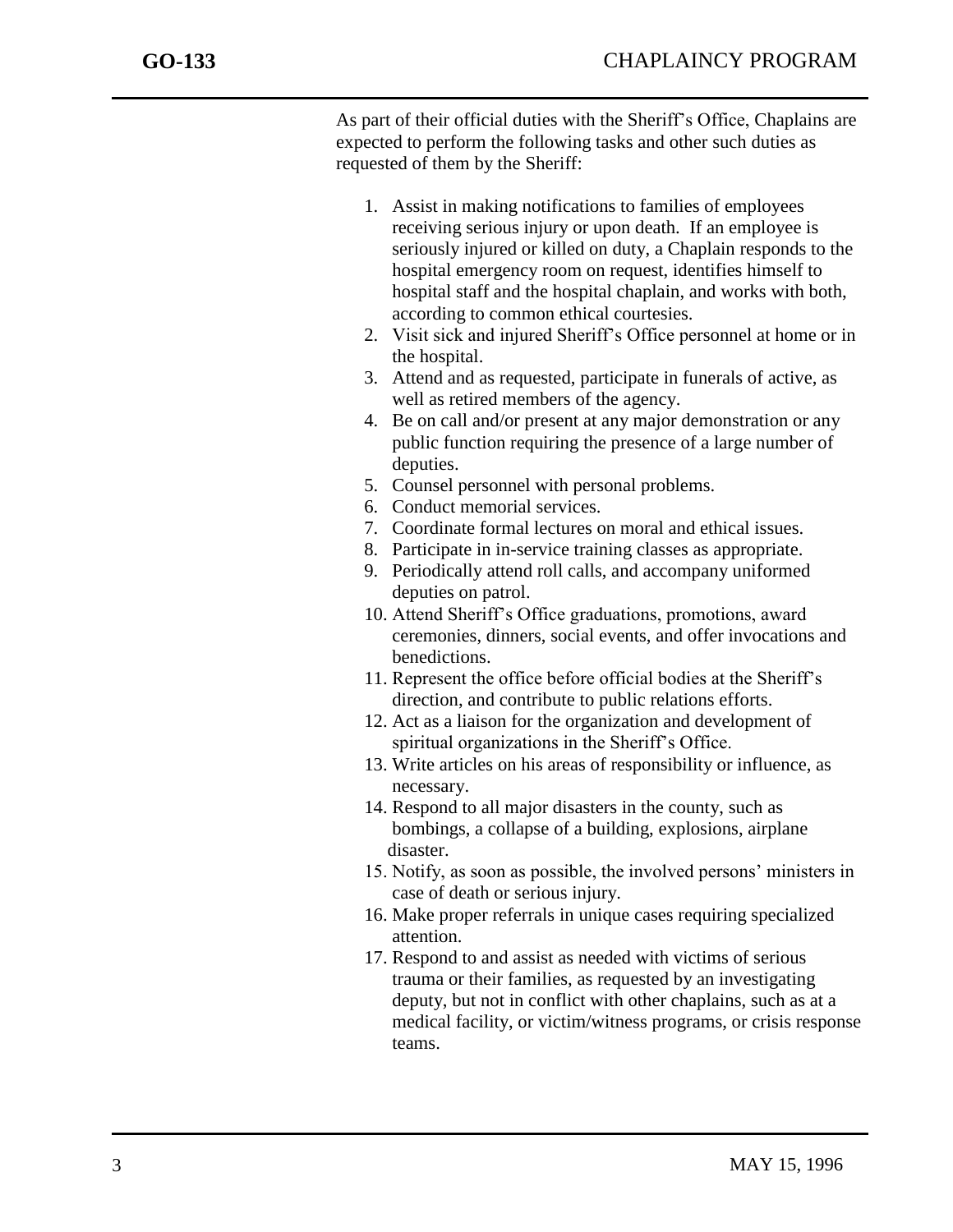|                                              | 18. Unless acting in a role of a certified law enforcement officer,<br>may not engage in an arrest, search of individuals or property<br>or any activity that would limited to be conducted by a law<br>enforcement officer.                                                                                                                                                                                                                                                                                                                                                                                                                                                                                                                                                                                                                                                                                                                                                                                                                                                                                                                                                                                                                                                                                                                                                                                                                                                                                                                                                                                                                                                                                                                                                                                                                                                                                                                                                                                                                                                                                                                 |
|----------------------------------------------|----------------------------------------------------------------------------------------------------------------------------------------------------------------------------------------------------------------------------------------------------------------------------------------------------------------------------------------------------------------------------------------------------------------------------------------------------------------------------------------------------------------------------------------------------------------------------------------------------------------------------------------------------------------------------------------------------------------------------------------------------------------------------------------------------------------------------------------------------------------------------------------------------------------------------------------------------------------------------------------------------------------------------------------------------------------------------------------------------------------------------------------------------------------------------------------------------------------------------------------------------------------------------------------------------------------------------------------------------------------------------------------------------------------------------------------------------------------------------------------------------------------------------------------------------------------------------------------------------------------------------------------------------------------------------------------------------------------------------------------------------------------------------------------------------------------------------------------------------------------------------------------------------------------------------------------------------------------------------------------------------------------------------------------------------------------------------------------------------------------------------------------------|
| <b>LEAD CHAPLAIN:</b>                        | Lead Chaplain is determined by the Sheriff.                                                                                                                                                                                                                                                                                                                                                                                                                                                                                                                                                                                                                                                                                                                                                                                                                                                                                                                                                                                                                                                                                                                                                                                                                                                                                                                                                                                                                                                                                                                                                                                                                                                                                                                                                                                                                                                                                                                                                                                                                                                                                                  |
|                                              | Lead Chaplain Duties and responsibilities consist of the following:                                                                                                                                                                                                                                                                                                                                                                                                                                                                                                                                                                                                                                                                                                                                                                                                                                                                                                                                                                                                                                                                                                                                                                                                                                                                                                                                                                                                                                                                                                                                                                                                                                                                                                                                                                                                                                                                                                                                                                                                                                                                          |
| <b>REGULATIONS</b><br><b>AND PROCEDURES:</b> | 1. Ensures a current list of all Chaplains and contact information<br>is provided to all Sheriff's Office Divisions for non-<br>emergency contact.<br>2. Serves as the focal point for administrative communications<br>with all Chaplains. Shares pertinent information with the<br>other Chaplains in a timely fashion.<br>3. Resolves scheduling conflicts and any other administrative<br>points of confusion within the Chaplaincy Program, as well as,<br>addressing those issues requested by the Sheriff.<br>It is advised that Chaplains maintain a basic knowledge of the duties<br>of law enforcement officers and keep abreast of new procedures. It is<br>recommended they attend training sessions and programs as available.<br>In addition, the following procedures apply to Chaplains:<br>1. Chaplains conform to all Sheriff's Office procedures insofar<br>as possible.<br>2. Remain familiar with and conform to radio procedures<br>established by the agency. Radio transmissions are kept to<br>a minimum and directives from Communications are promptly<br>followed. Chaplains should be available to communications at<br>all times, either by radio or telephone.<br>3. Chaplains are not to release any information to the news<br>media, insurance agencies, or attorneys regarding cases in<br>which they are involved or about which they have any<br>knowledge. All information secured is to be held in<br>confidence and used only for the benefit of persons or deputies<br>involved.<br>As a specialist in the field of religious guidance, Chaplains are<br>4.<br>advisors to the Sheriff in all matters pertaining to the moral,<br>spiritual, and religious welfare of agency personnel, and<br>periodically report recognized needs to him.<br>5. A deputy pursuing counseling from a Chaplain should clearly<br>understand this is a confidential and privileged communication<br>which will not be reported or have any bearing on his or her<br>job status. This element of confidentiality is very important to<br>the overall effectiveness of the chaplain and his rapport with<br>personnel. |